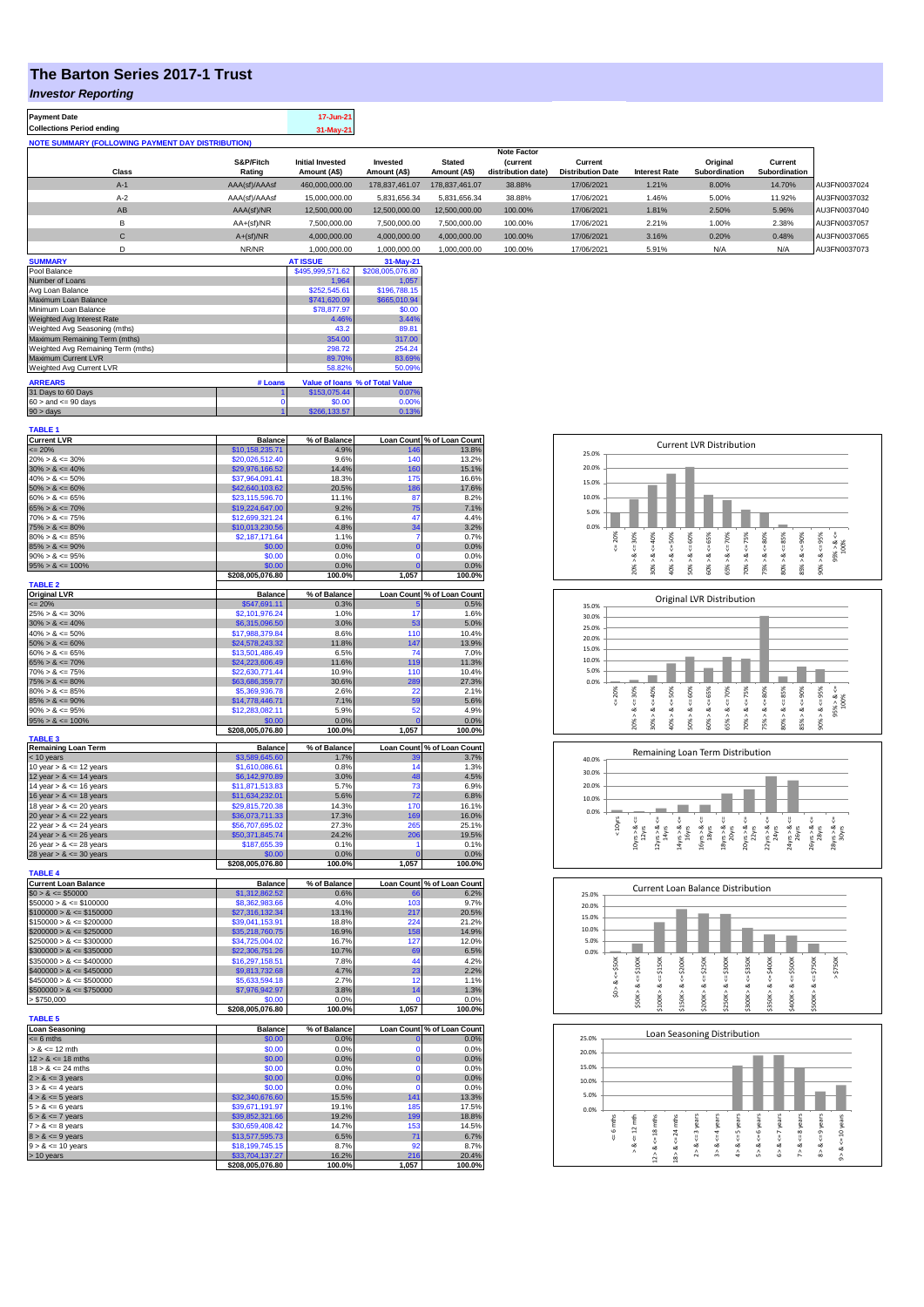## **The Barton Series 2017-1 Trust**

## *Investor Reporting*

| <b>Payment Date</b>                                                       |                                     | 17-Jun-21         |                         |                                     |
|---------------------------------------------------------------------------|-------------------------------------|-------------------|-------------------------|-------------------------------------|
| <b>Collections Period ending</b>                                          |                                     | 31-May-21         |                         |                                     |
| <b>TABLE 6</b>                                                            |                                     |                   |                         |                                     |
| Postcode Concentration (top 10 by value)                                  | Balance                             | % of Balance      | Loan Count              | % of Loan Count                     |
| 2650                                                                      | \$5,227,106.34                      | 2.5%              | 29                      | 2.7%                                |
| 2905                                                                      | \$4,402,239.38                      | 21%               | 18                      | 1.7%                                |
| 2615                                                                      | \$4,029,999.48                      | 1.9%              | 17                      | 1.6%                                |
| 5108                                                                      | \$4,017,780.71                      | 1.9%              | 27                      | 2.6%                                |
| 5109                                                                      | \$3,706,875.38                      | 1.8%              | 22                      | 2.1%                                |
| 5118                                                                      | \$3,316,007.82                      | 1.6%              | 18                      | 1.7%                                |
| 6210<br>6208                                                              | \$3,290,291.36<br>\$3,051,939.17    | 1.6%<br>1.5%      | 20<br>12                | 1.9%<br>1.1%                        |
| 2602                                                                      | \$3,020,575.10                      | 1.5%              | 14                      | 1.3%                                |
| 2323                                                                      | \$2,971,123.10                      | 1.4%              | 13                      | 1.2%                                |
|                                                                           |                                     |                   |                         |                                     |
| <b>TABLE 7</b>                                                            |                                     |                   |                         |                                     |
| <b>Geographic Distribution</b>                                            | <b>Balance</b>                      | % of Balance      | <b>Loan Count</b>       | % of Loan Count                     |
| <b>Australian Capital Territory</b>                                       | \$36,825,166.77                     | 17.7%             | 162                     | 15.3%                               |
| New South Wales                                                           | \$33,035,178.35                     | 15.9%             | 160                     | 15.1%                               |
| Northern Territory                                                        | \$821,825.68                        | 0.4%              | $\overline{a}$          | 0.4%                                |
| Queensland                                                                | \$6,157,217.08                      | 3.0%              | $\overline{2}$          | 2.7%                                |
| South Australia                                                           | \$84,725,746.37                     | 40.7%             | 495                     | 46.8%                               |
| Tasmania                                                                  | \$0.00                              | 0.0%              | 1                       | 0.1%                                |
| Victoria                                                                  | \$4,522,435.62                      | 2.2%              | 20                      | 1.9%                                |
| Western Australia                                                         | \$41,917,506.93                     | 20.2%             | 186                     | 17.6%                               |
|                                                                           | \$208,005,076.80                    | 100.0%            | 1,057                   | 100.0%                              |
| <b>TABLE 8</b><br>Metro/Non-Metro/Inner-City                              | <b>Balance</b>                      | % of Balance      |                         | Loan Count % of Loan Count          |
| Metro                                                                     |                                     |                   |                         | 78.5%                               |
| Non-metro                                                                 | \$164,151,339.74<br>\$43,546,635.69 | 78.9%<br>20.9%    | 830<br>226              | 21.4%                               |
| Inner city                                                                | \$307,101.37                        | 0.1%              |                         | 0.1%                                |
|                                                                           | \$208,005,076.80                    | 100.0%            | 1,057                   | 100.0%                              |
| <b>TABLE 9</b>                                                            |                                     |                   |                         |                                     |
| <b>Property Type</b>                                                      | <b>Balance</b>                      | % of Balance      |                         | Loan Count % of Loan Count          |
| <b>Residential House</b>                                                  | \$190,686,751.08                    | 91.7%             | 961                     | 90.9%                               |
| <b>Residential Unit</b>                                                   | \$15,539,128.99                     | 7.5%              | 88                      | 8.3%                                |
| Rural                                                                     | \$0.00                              | 0.0%              | $\overline{0}$          | 0.0%                                |
| Semi-Rural                                                                | \$0.00                              | 0.0%              | $\Omega$                | 0.0%                                |
| <b>High Density</b>                                                       | \$1,779,196,73                      | 0.9%              | я                       | 0.8%                                |
|                                                                           | \$208,005,076.80                    | 100.0%            | 1,057                   | 100.0%                              |
| <b>TABLE 10</b>                                                           |                                     |                   |                         |                                     |
| <b>Occupancy Type</b>                                                     | <b>Balance</b>                      | % of Balance      |                         | Loan Count % of Loan Count<br>80.7% |
| Owner Occupied<br>Investment                                              | \$168,982,227.71<br>\$39,022,849.09 | 81.2%             | 853<br>204              |                                     |
|                                                                           |                                     | 18.8%             |                         | 19.3%                               |
|                                                                           |                                     |                   |                         |                                     |
|                                                                           | \$208,005,076.80                    | 100.0%            | 1,057                   |                                     |
| <b>TABLE 11</b>                                                           | <b>Balance</b>                      |                   |                         | 100.0%                              |
| <b>Employment Type Distribution</b>                                       |                                     | % of Balance      | <b>Loan Count</b><br>17 | % of Loan Count                     |
| Contractor                                                                | \$3,075,843.85<br>\$8,827,503,88    | 1.5%<br>4.2%      | 49                      |                                     |
| Pay-as-you-earn employee (casual)<br>Pav-as-you-earn employee (full time) | \$159,330,948.83                    | 76.6%             | 789                     | 1.6%<br>4.6%<br>74.6%               |
| Pay-as-you-earn employee (part time)                                      | \$14,971,806.29                     | 7.2%              | 83                      |                                     |
|                                                                           | \$9,415,095.68                      | 4.5%              | 45                      |                                     |
| Self employed<br>No data                                                  | \$12,383,878.27                     | 6.0%              | 74                      |                                     |
|                                                                           |                                     |                   | r                       | 7.9%<br>4.3%<br>7.0%                |
| Director                                                                  | \$208,005,076.80                    | 0.0%<br>100.0%    | 1,057                   | 0.0%<br>100.0%                      |
| TABLE 12                                                                  |                                     |                   |                         |                                     |
| <b>LMI Provider</b>                                                       | <b>Balance</b>                      | % of Balance      |                         | Loan Count % of Loan Count          |
| QBE                                                                       | \$191,630,056.36                    | 92.1%             | 992                     |                                     |
| Genworth                                                                  | \$16,375,020.44                     | 7.9%              | 65                      | 93.9%<br>6.1%                       |
|                                                                           | \$208,005,076.80                    | 100.0%            | 1,057                   | 100.0%                              |
| <b>TABLE 13</b>                                                           |                                     |                   |                         |                                     |
| <b>Arrears</b>                                                            | <b>Balance</b>                      | % of Balance      | <b>Loan Count</b>       | % of Loan Count                     |
| $= 0$ days                                                                | \$201,408,452.91                    | 96.8%             | 1031                    | 97.5%                               |
| $0 >$ and $\leq$ 30 days                                                  | \$6,177,414.88                      | 3.0%              | 24                      | 2.3%                                |
| $30$ > and <= 60 days                                                     | \$153,075.44<br>\$0.00              | 0.1%              | 1<br>$\Omega$           | 0.1%                                |
| $60 >$ and $\leq 90$ days                                                 | \$266,133,57                        | 0.0%<br>0.1%      |                         | 0.0%                                |
| $90 > \text{days}$                                                        |                                     |                   |                         | 0.1%                                |
| TABLE 14                                                                  | \$208,005,076.80                    | 100.0%            | 1,057                   | 100.0%                              |
| <b>Interest Rate Type</b>                                                 | <b>Balance</b>                      | % of Balance      |                         | Loan Count % of Loan Count          |
| Variable                                                                  | \$167,186,542.24                    | 80.4%             | 875                     | 82.8%                               |
| Fixed                                                                     | \$40.818.534.56                     | 19.6%             | 18 <sub>i</sub>         | 17.2%                               |
|                                                                           | \$208,005,076.80                    | 100.0%            | 1,057                   |                                     |
| TABLE 15                                                                  |                                     |                   |                         | 100.0%                              |
| <b>Weighted Ave Interest Rate</b>                                         | <b>Balance</b>                      | <b>Loan Count</b> |                         |                                     |
| <b>Fixed Interest Rate</b>                                                | 3.10%                               | 182               |                         |                                     |
|                                                                           |                                     |                   |                         |                                     |
| TABLE 16                                                                  |                                     |                   |                         |                                     |
| COVID-19 Impacted Loan                                                    | Impacted (#)                        | Impacted (%)      | Impacted (\$)           |                                     |
|                                                                           |                                     | 0.00%             |                         |                                     |
| <b>TABLE 16</b>                                                           |                                     |                   |                         |                                     |

| Foreclosure, Claims and Losses (cumulative) | <b>Balance</b> | <b>Loan Count</b> |
|---------------------------------------------|----------------|-------------------|
| Properties foreclosed                       | \$73,685.93    |                   |
| Claims submitted to mortgage insurers       | \$70,056.08    |                   |
| Claims paid by mortgage insurers            | \$70,056,08    |                   |
| loss covered by excess spread               | \$3,629.85     |                   |
| Amount charged off                          | \$0.00         |                   |

Please note: Stratified data excludes loans where the collateral has been sold and there is an LMI claim pending.